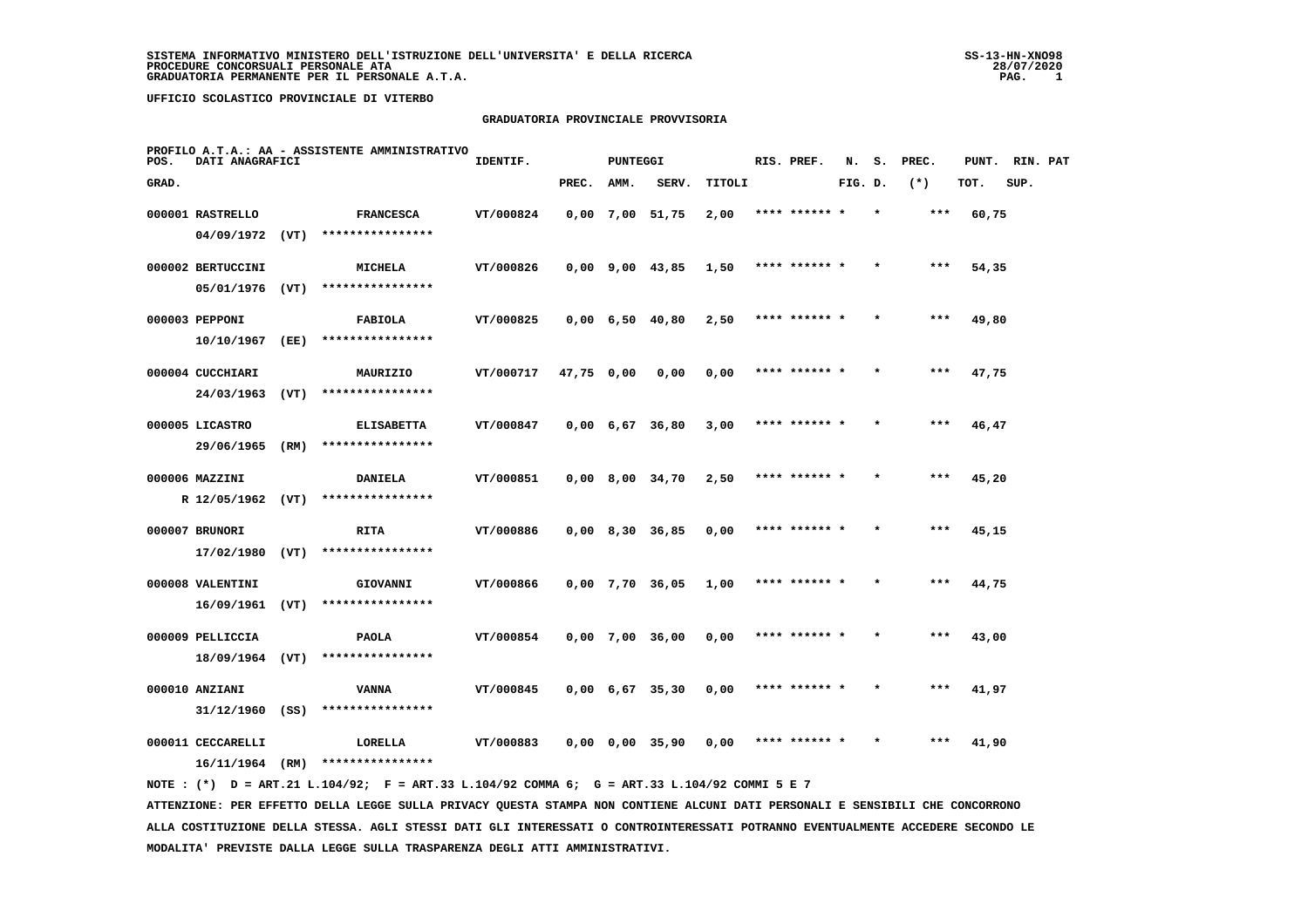# **GRADUATORIA PROVINCIALE PROVVISORIA**

| POS.  | DATI ANAGRAFICI   |      | PROFILO A.T.A.: AA - ASSISTENTE AMMINISTRATIVO                                              | IDENTIF.         |       | PUNTEGGI    |                   |        | RIS. PREF.    | N.      | s.      | PREC.   | PUNT.   | RIN. PAT |  |
|-------|-------------------|------|---------------------------------------------------------------------------------------------|------------------|-------|-------------|-------------------|--------|---------------|---------|---------|---------|---------|----------|--|
| GRAD. |                   |      |                                                                                             |                  | PREC. | AMM.        | SERV.             | TITOLI |               | FIG. D. |         | $(*)$   | TOT.    | SUP.     |  |
|       | 000012 PECORELLI  |      | <b>ALESSANDRA</b>                                                                           | VT/000858        |       |             | 0,00 10,00 18,30  | 4,50   | **** ****** * |         | $\star$ | ***     | 32,80 X |          |  |
|       | 27/10/1986        | (TR) | ****************                                                                            |                  |       |             |                   |        |               |         |         |         |         |          |  |
|       | 000013 PETRELLA   |      | SONIA                                                                                       | VT/000862        |       |             | $0,00$ 9,33 20,80 | 2,50   | **** ****** * |         | $\star$ | $* * *$ | 32,63   |          |  |
|       | 10/07/1979        | (CT) | ****************                                                                            |                  |       |             |                   |        |               |         |         |         |         |          |  |
|       | 000014 MONTANARO  |      | <b>MARIA GIOVANNA</b>                                                                       | VT/000856        |       |             | 0,00 10,00 16,00  | 4,50   | **** ****** * |         | $\star$ | ***     | 30,50   |          |  |
|       | 29/05/1975        | (CE) | ****************                                                                            |                  |       |             |                   |        |               |         |         |         |         |          |  |
|       | 000015 TORTORELLI |      | <b>PASQUALINA</b>                                                                           | <b>VT/000887</b> |       |             | $0,00$ 7,67 12,00 | 2,50   | **** ****** * |         | $\star$ | ***     | 22,17   |          |  |
|       | 28/11/1978        | (CE) | ****************                                                                            |                  |       |             |                   |        |               |         |         |         |         |          |  |
|       | 000016 PALMEGIANI |      | <b>ANGELO</b>                                                                               | VT/000890        |       | $0,00$ 0,00 | 0,00              | 1,50   | **** ****** * |         | $\star$ | ***     | 8,67    |          |  |
|       | 07/08/1972        | (RM) | ****************                                                                            |                  |       |             |                   |        |               |         |         |         |         |          |  |
|       | 000017 BRACHETTI  |      | CLAUDIO                                                                                     | <b>VT/000889</b> |       | $0,00$ 0,00 | 0,00              | 2,00   | **** ****** * |         | $\star$ | ***     | 8,00    |          |  |
|       | 17/04/1983        | (VT) | ****************                                                                            |                  |       |             |                   |        |               |         |         |         |         |          |  |
|       | 000018 COCCHI     |      | <b>FRANCESCA</b>                                                                            | VT/000888        |       | $0,00$ 0,00 | 0,00              | 1,00   | **** ****** * |         |         | ***     | 7,50    |          |  |
|       | 27/09/1975        | (VT) | ****************                                                                            |                  |       |             |                   |        |               |         |         |         |         |          |  |
|       |                   |      | NOTE: (*) D = ART.21 L.104/92; F = ART.33 L.104/92 COMMA 6; G = ART.33 L.104/92 COMMI 5 E 7 |                  |       |             |                   |        |               |         |         |         |         |          |  |

 **ATTENZIONE: PER EFFETTO DELLA LEGGE SULLA PRIVACY QUESTA STAMPA NON CONTIENE ALCUNI DATI PERSONALI E SENSIBILI CHE CONCORRONO ALLA COSTITUZIONE DELLA STESSA. AGLI STESSI DATI GLI INTERESSATI O CONTROINTERESSATI POTRANNO EVENTUALMENTE ACCEDERE SECONDO LE MODALITA' PREVISTE DALLA LEGGE SULLA TRASPARENZA DEGLI ATTI AMMINISTRATIVI.**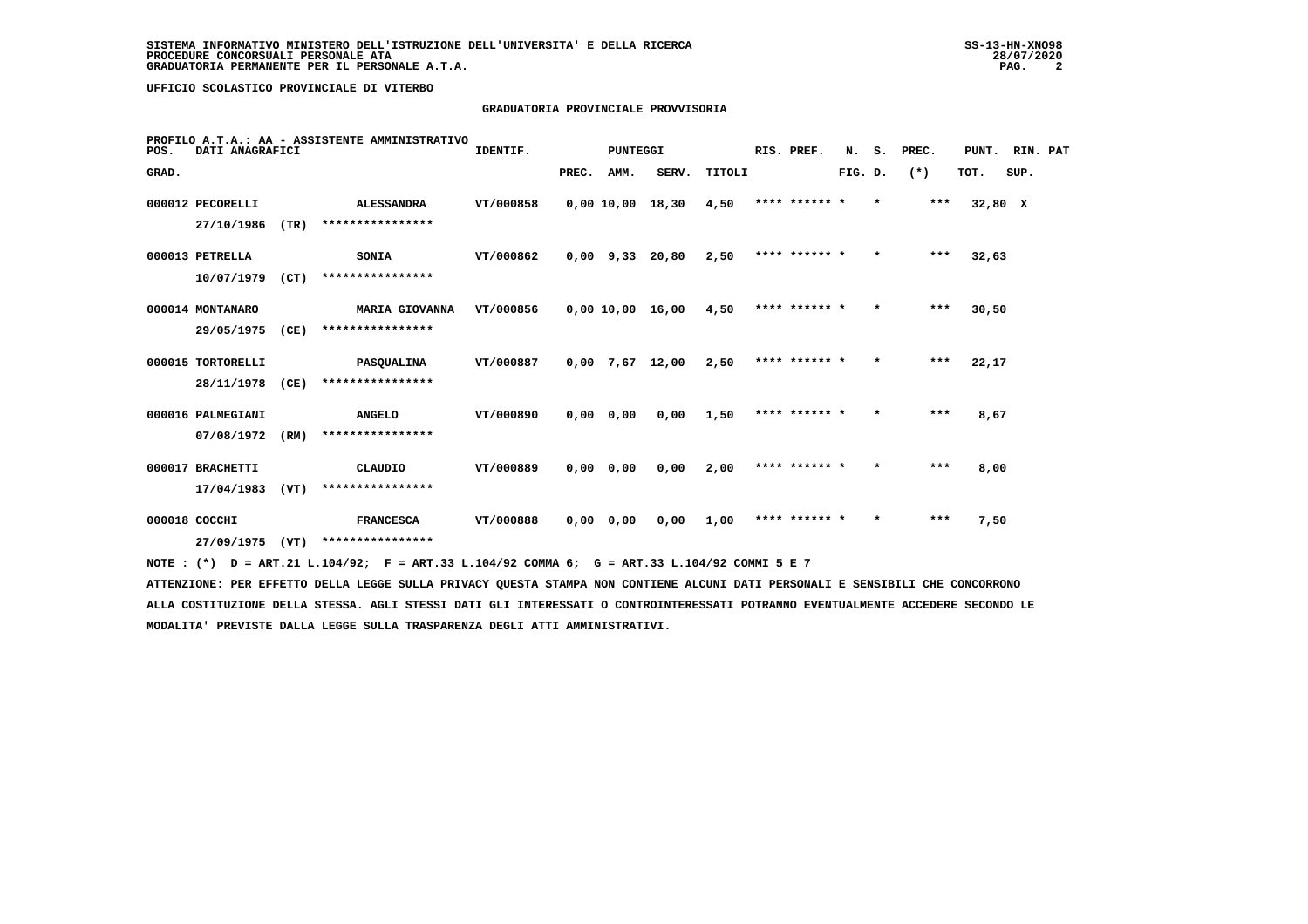# **GRADUATORIA PROVINCIALE PROVVISORIA**

| POS.         | DATI ANAGRAFICI   |      | PROFILO A.T.A.: AT - ASSISTENTE TECNICO | IDENTIF.                                           |       | PUNTEGGI    |                       |        | RIS. PREF.    | N.      | s.      | PREC. | PUNT. | RIN. PAT |   |
|--------------|-------------------|------|-----------------------------------------|----------------------------------------------------|-------|-------------|-----------------------|--------|---------------|---------|---------|-------|-------|----------|---|
| GRAD.        |                   |      |                                         |                                                    | PREC. | AMM.        | SERV.                 | TITOLI |               | FIG. D. |         | $(*)$ | TOT.  | SUP.     |   |
| 000001 PESCI |                   |      | <b>MARCO</b>                            | VT/000839                                          |       |             | $0.00$ $9.00$ $17.15$ | 3,80   | **** ****** * |         | $\star$ | ***   | 29,95 |          | D |
|              | 04/08/1973        | (VT) | ****************                        | AREE DI LABORATORIO POSSEDUTE:                     |       |             |                       |        |               |         |         |       |       |          |   |
|              | 000002 D'ALESSIO  |      | <b>MARTA</b>                            | VT/000823                                          |       |             | 0,00 10,00 17,00      | 1,80   | **** ****** * |         | $\star$ | $***$ | 28,80 |          |   |
|              | 14/11/1986        | (VT) | ****************                        | AREE DI LABORATORIO POSSEDUTE: AR08 AR23 AR28 AR38 |       |             |                       |        |               |         |         |       |       |          |   |
|              | 000003 MANCINI    |      | <b>EGLE</b>                             | VT/000820                                          |       | $0,00$ 0,00 | 5,50                  | 0,00   | **** ****** * |         | $\star$ | $***$ | 28,00 |          |   |
|              | 10/10/1984        | (RM) | ****************                        | AREE DI LABORATORIO POSSEDUTE: AR29 AR32 AR36      |       |             |                       |        |               |         |         |       |       |          |   |
|              | 000004 SAVERI     |      | <b>MARA</b>                             | VT/000855                                          |       |             | $0,00$ 9,50 16,50     | 1,80   | **** ****** * |         | $\star$ | $***$ | 27,80 |          |   |
|              | 12/05/1985        | (RM) | ****************                        | AREE DI LABORATORIO POSSEDUTE: AR02 AR08           |       |             |                       |        |               |         |         |       |       |          |   |
|              | 000005 NISINI     |      | <b>CRISTINA</b>                         | VT/000867                                          |       |             | 0,00 10,00 12,50      | 2,00   | **** ****** * |         | $\star$ | $***$ | 24,50 |          |   |
|              | 31/05/1984        | (MI) | ****************                        | AREE DI LABORATORIO POSSEDUTE: AR29 AR32 AR36      |       |             |                       |        |               |         |         |       |       |          |   |
|              | 000006 PALMEGIANI |      | <b>ANGELO</b>                           | VT/000891                                          |       | $0,00$ 0,00 | 0,00                  | 0.00   | **** ****** * |         | $\star$ | ***   | 7,17  |          |   |
|              | 07/08/1972        | (RM) | ****************                        | AREE DI LABORATORIO POSSEDUTE:                     |       |             |                       |        |               |         |         |       |       |          |   |
|              |                   |      |                                         |                                                    |       |             |                       |        |               |         |         |       |       |          |   |

 **NOTE : (\*) D = ART.21 L.104/92; F = ART.33 L.104/92 COMMA 6; G = ART.33 L.104/92 COMMI 5 E 7**

 **ATTENZIONE: PER EFFETTO DELLA LEGGE SULLA PRIVACY QUESTA STAMPA NON CONTIENE ALCUNI DATI PERSONALI E SENSIBILI CHE CONCORRONO ALLA COSTITUZIONE DELLA STESSA. AGLI STESSI DATI GLI INTERESSATI O CONTROINTERESSATI POTRANNO EVENTUALMENTE ACCEDERE SECONDO LE MODALITA' PREVISTE DALLA LEGGE SULLA TRASPARENZA DEGLI ATTI AMMINISTRATIVI.**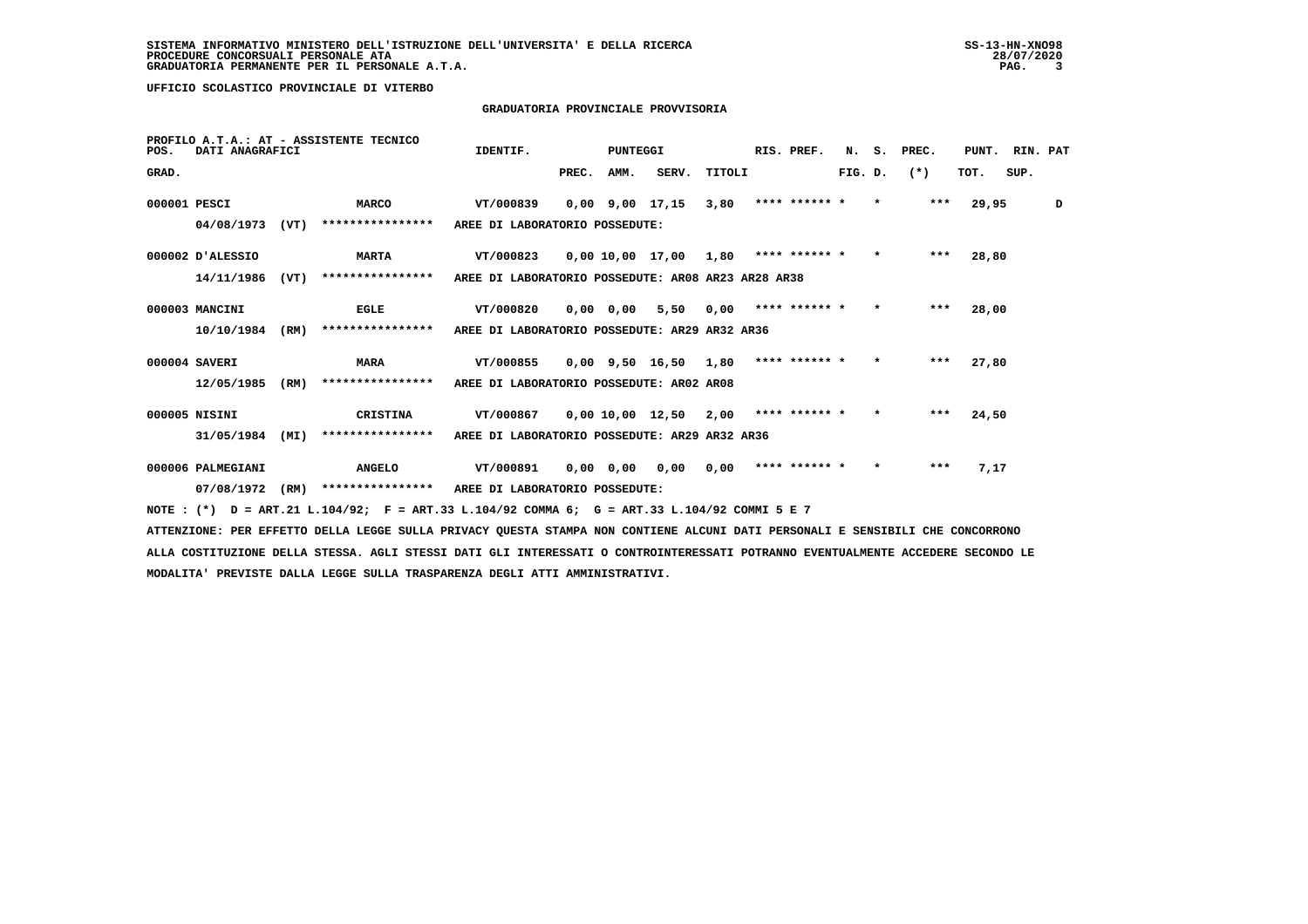**GRADUATORIA PROVINCIALE PROVVISORIA**

 **PROFILO A.T.A.: CO - CUOCO**

 **NON CI SONO ASPIRANTI DA STAMPARE**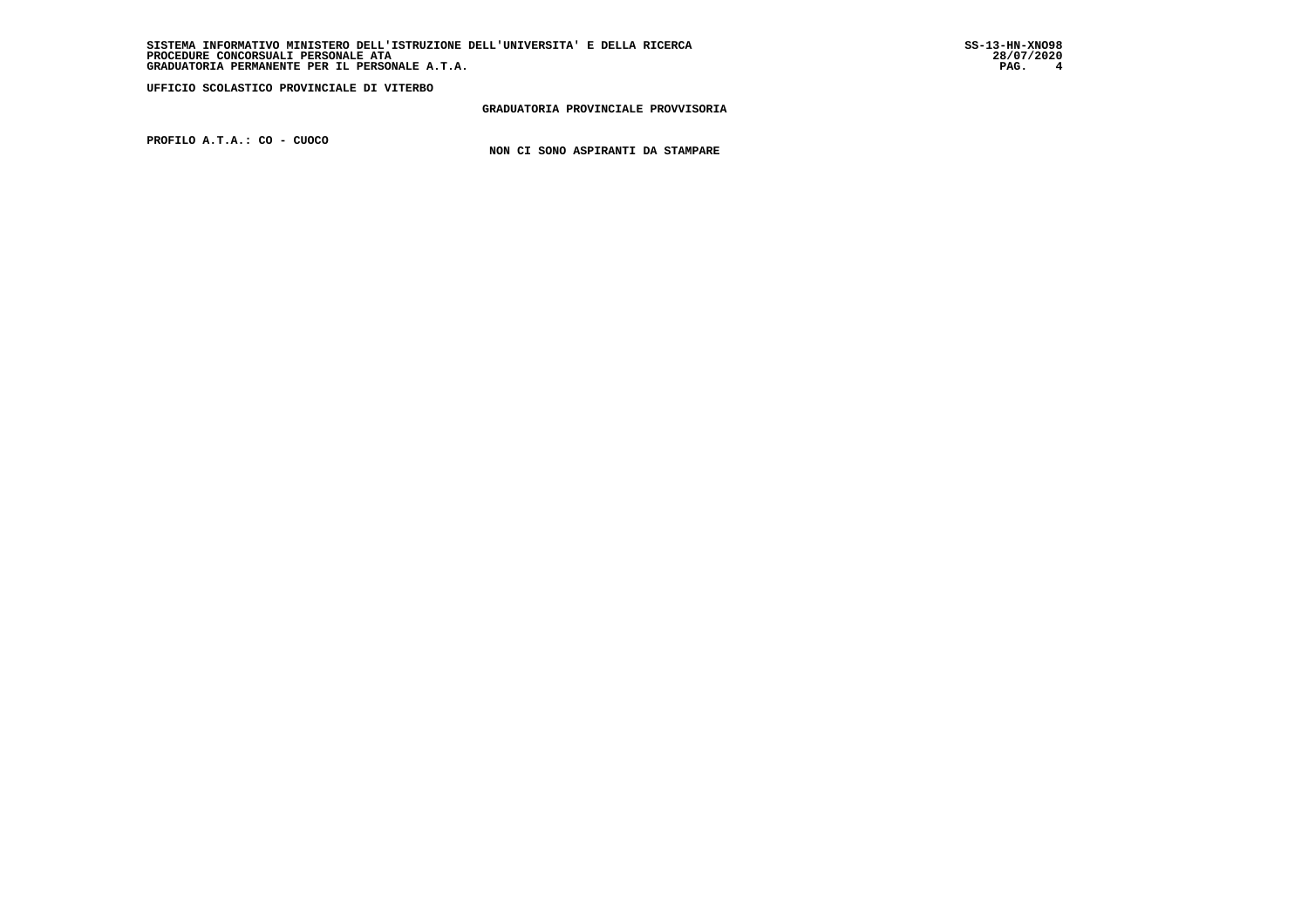28/07/2020

PAG. 5

 **UFFICIO SCOLASTICO PROVINCIALE DI VITERBO**

# **GRADUATORIA PROVINCIALE PROVVISORIA**

 **PROFILO A.T.A.: CR - COLLABORATORE SCOLASTICO TECNICO (ADDETTO AZIENDE AGRARIE) NON CI SONO ASPIRANTI DA STAMPARE**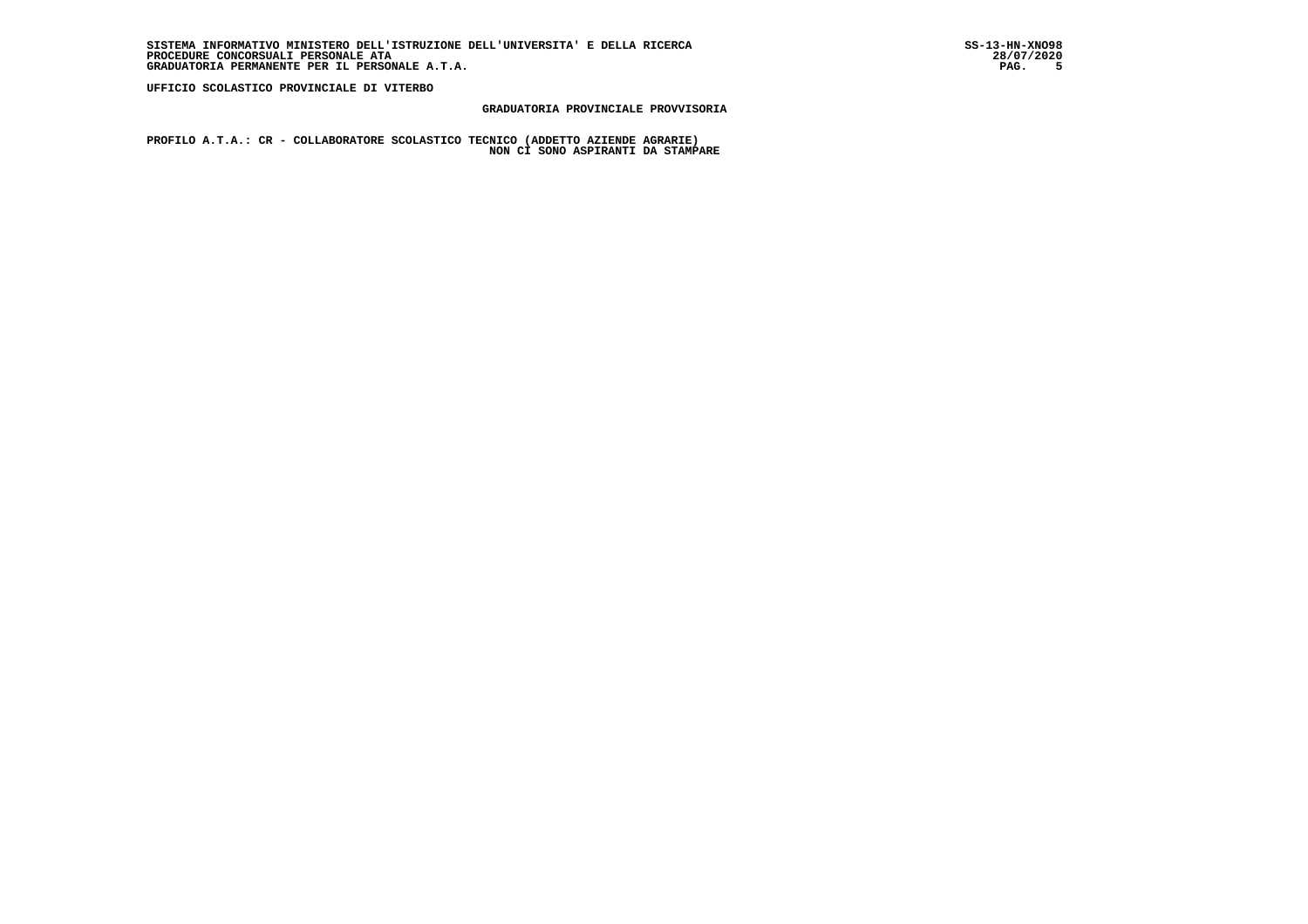# **GRADUATORIA PROVINCIALE PROVVISORIA**

| POS.         | DATI ANAGRAFICI   |      | PROFILO A.T.A.: CS - COLLABORATORE SCOLASTICO | IDENTIF.  |              | PUNTEGGI  |       |        | RIS. PREF.    | N.      | s.      | PREC. | PUNT. | RIN. PAT |  |
|--------------|-------------------|------|-----------------------------------------------|-----------|--------------|-----------|-------|--------|---------------|---------|---------|-------|-------|----------|--|
| GRAD.        |                   |      |                                               |           | PREC.        | AMM.      | SERV. | TITOLI |               | FIG. D. |         | $(*)$ | TOT.  | SUP.     |  |
|              | 000001 FAZZARI    |      | <b>DONATELLA</b>                              | VT/000213 | $32,50$ 0,00 |           | 0,00  | 0,00   | **** ****** * |         | $\star$ | ***   | 32,50 |          |  |
|              | 04/01/1961 (RC)   |      | ****************                              |           |              |           |       |        |               |         |         |       |       |          |  |
|              | 000002 CAPPUCCINI |      | <b>ANNA RITA</b>                              | VT/000349 | 31,83 0,00   |           | 0,00  | 0,00   | **** ****** * |         |         | ***   | 31,83 |          |  |
|              | 30/12/1977        | (VT) | ****************                              |           |              |           |       |        |               |         |         |       |       |          |  |
| 000003 IDINI |                   |      | <b>ROBERTO</b>                                | VT/000716 | $31,35$ 0,00 |           | 0,00  | 0,00   | **** ****** * |         |         | ***   | 31,35 |          |  |
|              | 25/09/1965        | (RM) | ****************                              |           |              |           |       |        |               |         |         |       |       |          |  |
|              | 000004 MARGUTTI   |      | <b>DONATELLA</b>                              | VT/000251 | $30,95$ 0,00 |           | 0,00  | 0,00   | **** ****** * |         |         | $***$ | 30,95 |          |  |
|              | 07/02/1967        | (VT) | ****************                              |           |              |           |       |        |               |         |         |       |       |          |  |
|              | 000005 CORSETTI   |      | LUCIETTA                                      | VT/000520 | $30,50$ 0,00 |           | 0,00  | 0,00   | **** ****** * |         |         | ***   | 30,50 |          |  |
|              | 06/05/1958        | (VT) | ****************                              |           |              |           |       |        |               |         |         |       |       |          |  |
|              | 000006 BIANCHI    |      | TAMARA                                        | VT/000528 | 29,50 0,00   |           | 0,00  | 0,00   | **** ****** * |         | $\star$ | $***$ | 29,50 |          |  |
|              | 26/05/1968 (VT)   |      | ****************                              |           |              |           |       |        |               |         |         |       |       |          |  |
|              | 000007 PERELLI    |      | LETIZIA                                       | VT/000367 | $28,25$ 0,00 |           | 0,00  | 0,00   |               |         |         |       | 28,25 |          |  |
|              | $19/08/1963$ (VT) |      | ****************                              |           |              |           |       |        |               |         |         |       |       |          |  |
|              | 000008 FEROCI     |      | ADELAIDE                                      | VT/000744 |              | 0,0000,00 | 4,50  | 0,00   | **** ****** * |         |         | $***$ | 27,25 |          |  |
|              | 25/04/1954 (MC)   |      | ****************                              |           |              |           |       |        |               |         |         |       |       |          |  |
|              | 000009 GIULIANI   |      | <b>AGOSTINA</b>                               | VT/000549 | 27,05 0,00   |           | 0,00  | 0,00   | **** ****** * |         |         | $***$ | 27,05 |          |  |
|              | 10/06/1970        | (VT) | ****************                              |           |              |           |       |        |               |         |         |       |       |          |  |
|              | 000010 FANELLI    |      | <b>ARIANNA</b>                                | VT/000607 | 25,80 0,00   |           | 0,00  | 0,00   | **** ****** * |         |         | $***$ | 25,80 |          |  |
|              | $14/06/1972$ (VT) |      | ****************                              |           |              |           |       |        |               |         |         |       |       |          |  |
|              | 000011 BELMONTE   |      | <b>FRANCESCA</b>                              | VT/000529 | 25,00 0,00   |           | 0,00  | 0,00   |               |         |         | ***   | 25,00 |          |  |
|              | 19/09/1961        | (VT) | ****************                              |           |              |           |       |        |               |         |         |       |       |          |  |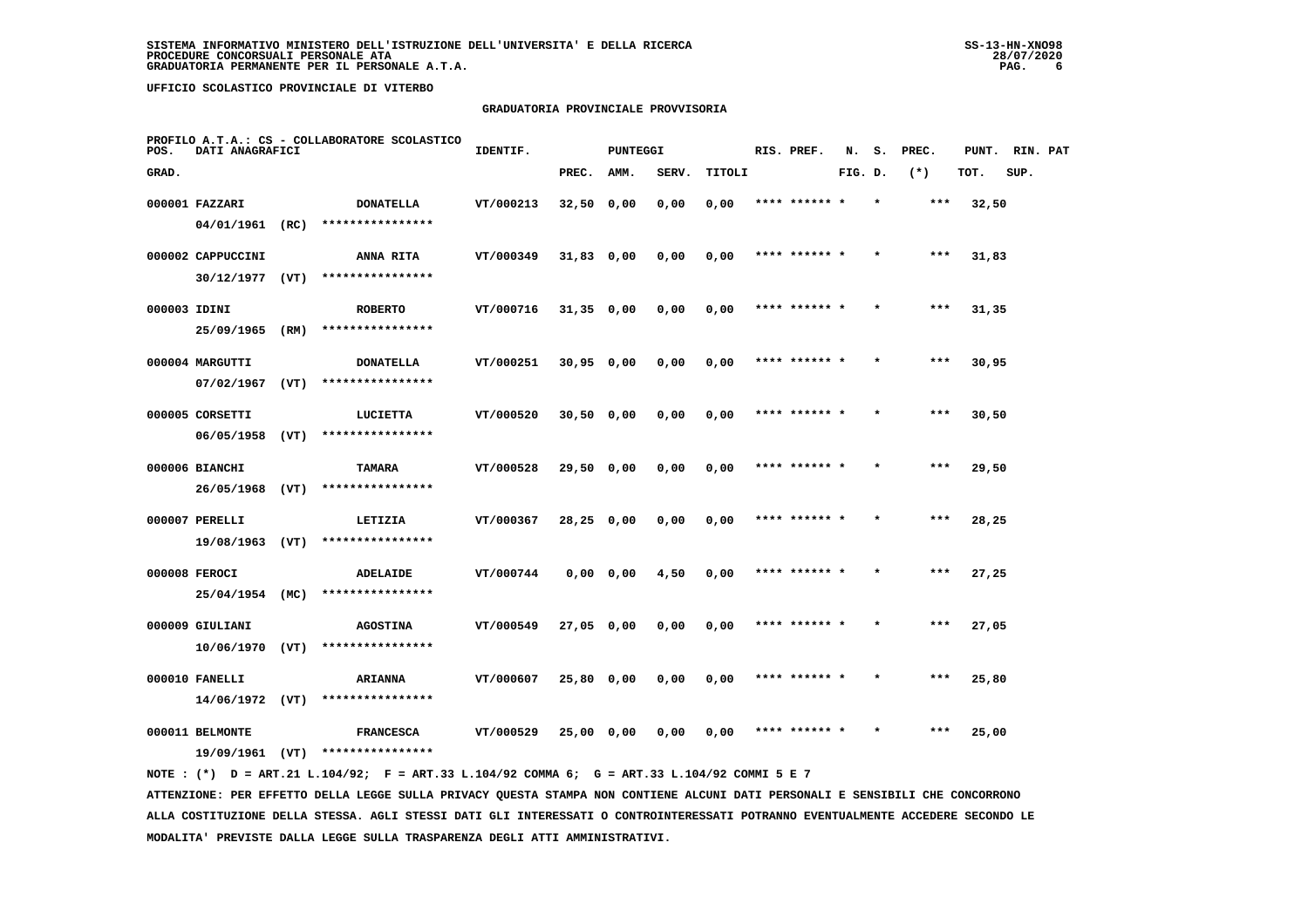# **GRADUATORIA PROVINCIALE PROVVISORIA**

| POS.         | DATI ANAGRAFICI                       |      | PROFILO A.T.A.: CS - COLLABORATORE SCOLASTICO | IDENTIF.  |              | <b>PUNTEGGI</b> |                   |        | RIS. PREF.    | N.      | s. | PREC. | PUNT. | RIN. PAT |  |
|--------------|---------------------------------------|------|-----------------------------------------------|-----------|--------------|-----------------|-------------------|--------|---------------|---------|----|-------|-------|----------|--|
| GRAD.        |                                       |      |                                               |           | PREC.        | AMM.            | SERV.             | TITOLI |               | FIG. D. |    | $(*)$ | TOT.  | SUP.     |  |
| 000012 VITO  |                                       |      | <b>ADONELLA</b>                               | VT/000559 | $24,65$ 0,00 |                 | 0,00              | 0,00   | **** ****** * |         |    | $***$ | 24,65 |          |  |
|              | $02/01/1963$ (VT)                     |      | ****************                              |           |              |                 |                   |        |               |         |    |       |       |          |  |
| 000013 PIZZI |                                       |      | <b>FRANCA</b>                                 | VT/000882 |              |                 | $0,00$ 2,50 21,80 | 0,00   | **** ****** * |         |    | ***   | 24,30 |          |  |
|              | $06/08/1968$ (VT)                     |      | ****************                              |           |              |                 |                   |        |               |         |    |       |       |          |  |
|              | 000014 FLACCA                         |      | <b>DENISE</b>                                 | VT/000477 | $23,65$ 0,00 |                 | 0,00              | 0,00   | **** ****** * |         |    | $***$ | 23,65 |          |  |
|              | 20/09/1962 (VT)                       |      | ****************                              |           |              |                 |                   |        |               |         |    |       |       |          |  |
|              | 000015 MENGHINI                       |      | <b>FEDERICA</b>                               | VT/000582 | 23,50 0,00   |                 | 0,00              | 0,00   | **** ****** * |         |    | ***   | 23,50 |          |  |
|              | 30/06/1971 (VT)                       |      | ****************                              |           |              |                 |                   |        |               |         |    |       |       |          |  |
|              | 000016 BOCCHINO                       |      | <b>ANTONIO</b>                                | VT/000899 |              |                 | $0,00$ 2,00 21,10 | 0,00   | **** ****** * |         |    | $***$ | 23,10 |          |  |
|              | 19/10/1970 (VT)                       |      | ****************                              |           |              |                 |                   |        |               |         |    |       |       |          |  |
| 000017 NASSI |                                       |      | <b>RAFFAELA</b><br>****************           | VT/000613 | $22,95$ 0,00 |                 | 0,00              | 0,00   | **** ****** * |         |    | $***$ | 22,95 |          |  |
|              | $05/09/1971$ (VT)                     |      |                                               |           |              |                 |                   |        |               |         |    |       |       |          |  |
|              | 000018 CRISTOFARI<br>09/07/1968       | (VT) | PIERANGELA<br>****************                | VT/000778 | 15,50 0,00   |                 | 6,50              | 0,00   | **** ****** * |         |    | $***$ | 22,00 |          |  |
|              |                                       |      |                                               |           |              |                 |                   |        |               |         |    |       |       |          |  |
|              | 000019 BARTOCCINI<br>10/09/1975       | (GR) | <b>CONSUELO</b><br>****************           | VT/000868 |              |                 | $0,00$ 2,50 19,50 | 0,00   | **** ****** * |         |    | ***   | 22,00 |          |  |
|              |                                       |      |                                               |           |              |                 |                   |        |               |         |    | ***   |       |          |  |
|              | 000020 OTTAVIANI<br>$12/10/1970$ (VT) |      | <b>NICOLETTA</b><br>****************          | VT/000609 | 21,70 0,00   |                 | 0,00              | 0,00   | **** ****** * |         |    |       | 21,70 |          |  |
|              | 000021 STRADA                         |      | MARIA VITTORIA                                | VT/000556 | 21,30 0,00   |                 | 0,00              | 0,00   | **** ****** * |         |    | $***$ | 21,30 |          |  |
|              | 30/03/1955                            | (VT) | ****************                              |           |              |                 |                   |        |               |         |    |       |       |          |  |
|              | 000022 CECCOBELLI                     |      | <b>ANNA RITA</b>                              | VT/000777 | 0,0000,00    |                 | 5,50              | 0,00   | **** ****** * |         |    | $***$ | 21,25 |          |  |
|              | 30/05/1963                            | (VT) | ****************                              |           |              |                 |                   |        |               |         |    |       |       |          |  |
|              |                                       |      |                                               |           |              |                 |                   |        |               |         |    |       |       |          |  |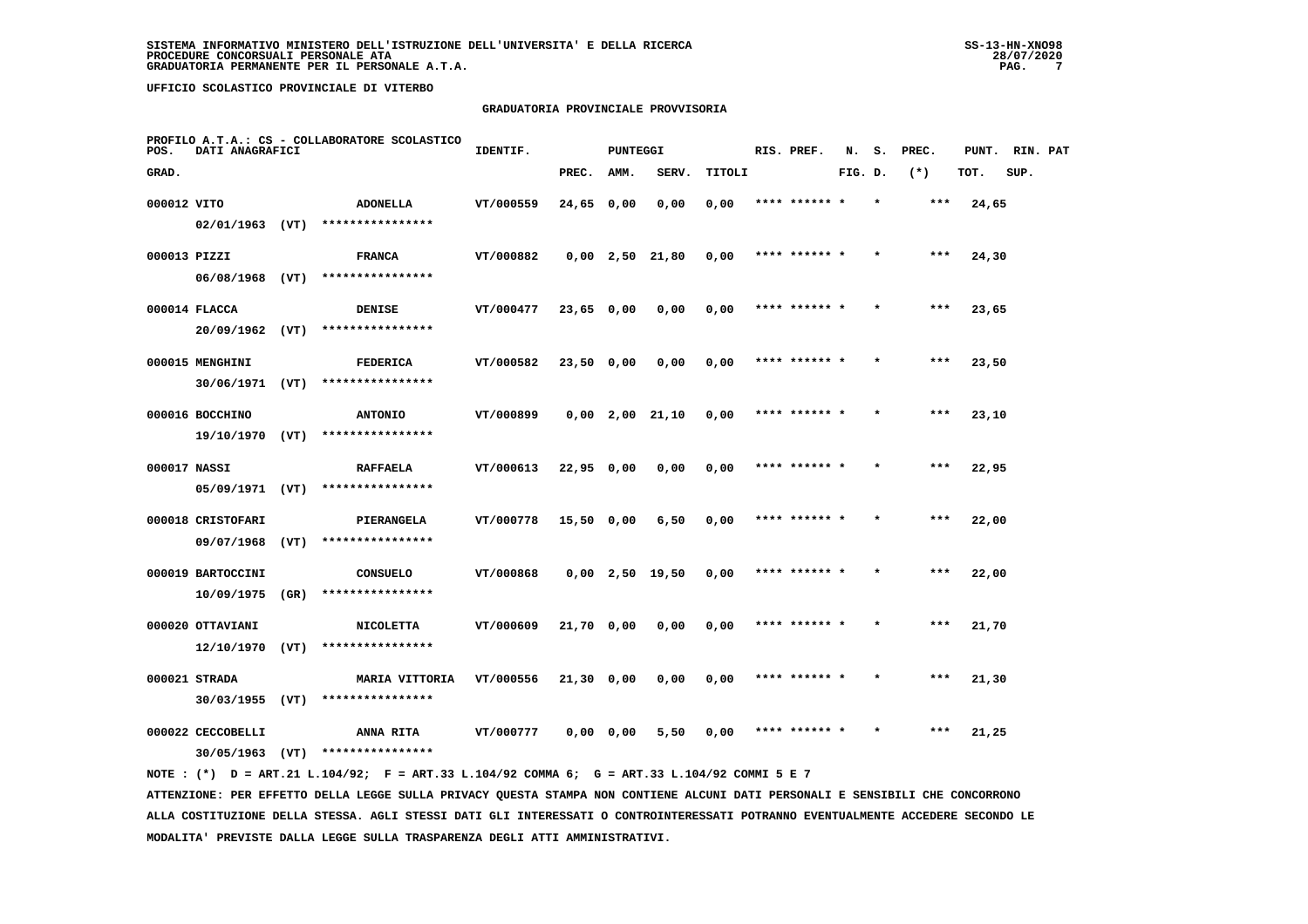# **GRADUATORIA PROVINCIALE PROVVISORIA**

| POS.        | DATI ANAGRAFICI   |      | PROFILO A.T.A.: CS - COLLABORATORE SCOLASTICO | IDENTIF.  |              | PUNTEGGI  |                       |        |      | RIS. PREF.    | N.      | s.      | PREC. | PUNT. | RIN. PAT |  |
|-------------|-------------------|------|-----------------------------------------------|-----------|--------------|-----------|-----------------------|--------|------|---------------|---------|---------|-------|-------|----------|--|
| GRAD.       |                   |      |                                               |           | PREC.        | AMM.      | SERV.                 | TITOLI |      |               | FIG. D. |         | $(*)$ | TOT.  | SUP.     |  |
|             | 000023 RAMACCIANI |      | <b>DANIELA</b>                                | VT/000836 |              |           | $0,00$ $3,50$ $17,70$ | 0,00   |      | **** ******   |         |         | $***$ | 21,20 |          |  |
|             | 09/01/1982 (VT)   |      | ****************                              |           |              |           |                       |        |      |               |         |         |       |       |          |  |
|             | 000024 RINALDO    |      | CLAUDIO                                       | VT/000782 |              | 0,0000,00 | 5,50                  | 0,00   |      | **** ****** * |         |         | $***$ | 21,10 |          |  |
|             | 04/06/1963        | (VT) | ****************                              |           |              |           |                       |        |      |               |         |         |       |       |          |  |
|             | 000025 PERINELLI  |      | <b>MASSIMO</b>                                | VT/000751 | 21,10 0,00   |           | 0,00                  | 0,00   |      | **** ****** * |         | $\star$ | ***   | 21,10 |          |  |
|             | 30/01/1954        | (VT) | ****************                              |           |              |           |                       |        |      |               |         |         |       |       |          |  |
|             | 000026 GIOIOSI    |      | <b>EVELINA</b>                                | VT/000832 |              |           | $0,00$ $3,50$ $17,50$ | 0,00   |      | **** ****** * |         |         | $***$ | 21,00 |          |  |
|             | 26/11/1979 (VT)   |      | ****************                              |           |              |           |                       |        |      |               |         |         |       |       |          |  |
|             | 000027 DESPINI    |      | <b>RITA</b>                                   | VT/000737 | $21,00$ 0,00 |           | 0,00                  | 0,00   |      | **** ****** * |         | $\star$ | $***$ | 21,00 |          |  |
|             | 29/01/1957 (VT)   |      | ****************                              |           |              |           |                       |        |      |               |         |         |       |       |          |  |
| 000028 ZEGA |                   |      | <b>PAOLA</b>                                  | VT/000605 | 20,95 0,00   |           | 0,00                  | 0,00   |      | **** ****** * |         |         | $***$ | 20,95 |          |  |
|             | $12/03/1965$ (VT) |      | ****************                              |           |              |           |                       |        |      |               |         |         |       |       |          |  |
|             | 000029 ANNUNZIATA |      | <b>ALDO</b>                                   | VT/000539 | $20,15$ 0,00 |           | 0,00                  | 0,00   | **** |               |         |         | $***$ | 20,15 |          |  |
|             | 13/05/1971        | (NA) | ****************                              |           |              |           |                       |        |      |               |         |         |       |       |          |  |
|             | 000030 TONIZZA    |      | <b>ELISA</b>                                  | VT/000916 |              |           | $0,00$ $3,00$ $17,00$ | 0,00   |      | **** ****** * |         |         | ***   | 20,00 |          |  |
|             | R 13/02/1983 (VT) |      | ****************                              |           |              |           |                       |        |      |               |         |         |       |       |          |  |
|             | 000031 LUPINO     |      | <b>ELISABETTA</b>                             | VT/000779 |              | 0,0000,00 | 4,50                  | 0,00   |      | **** ****** * |         |         | $***$ | 20,00 |          |  |
|             | 04/07/1979 (FI)   |      | ****************                              |           |              |           |                       |        |      |               |         |         |       |       |          |  |
|             | 000032 DE MARIA   |      | <b>ANTONELLA</b>                              | VT/000848 |              |           | $0,00$ $3,50$ $16,50$ | 0,00   |      | **** ****** * |         |         | $***$ | 20,00 |          |  |
|             | 29/03/1984 (CE)   |      | ****************                              |           |              |           |                       |        |      |               |         |         |       |       |          |  |
|             | 000033 LOZZI      |      | <b>ANNA MARIA</b>                             | VT/000575 | 19,65 0,00   |           | 0.00                  | 0,00   |      |               |         |         | ***   | 19,65 |          |  |
|             | 17/02/1957        | (VT) | ****************                              |           |              |           |                       |        |      |               |         |         |       |       |          |  |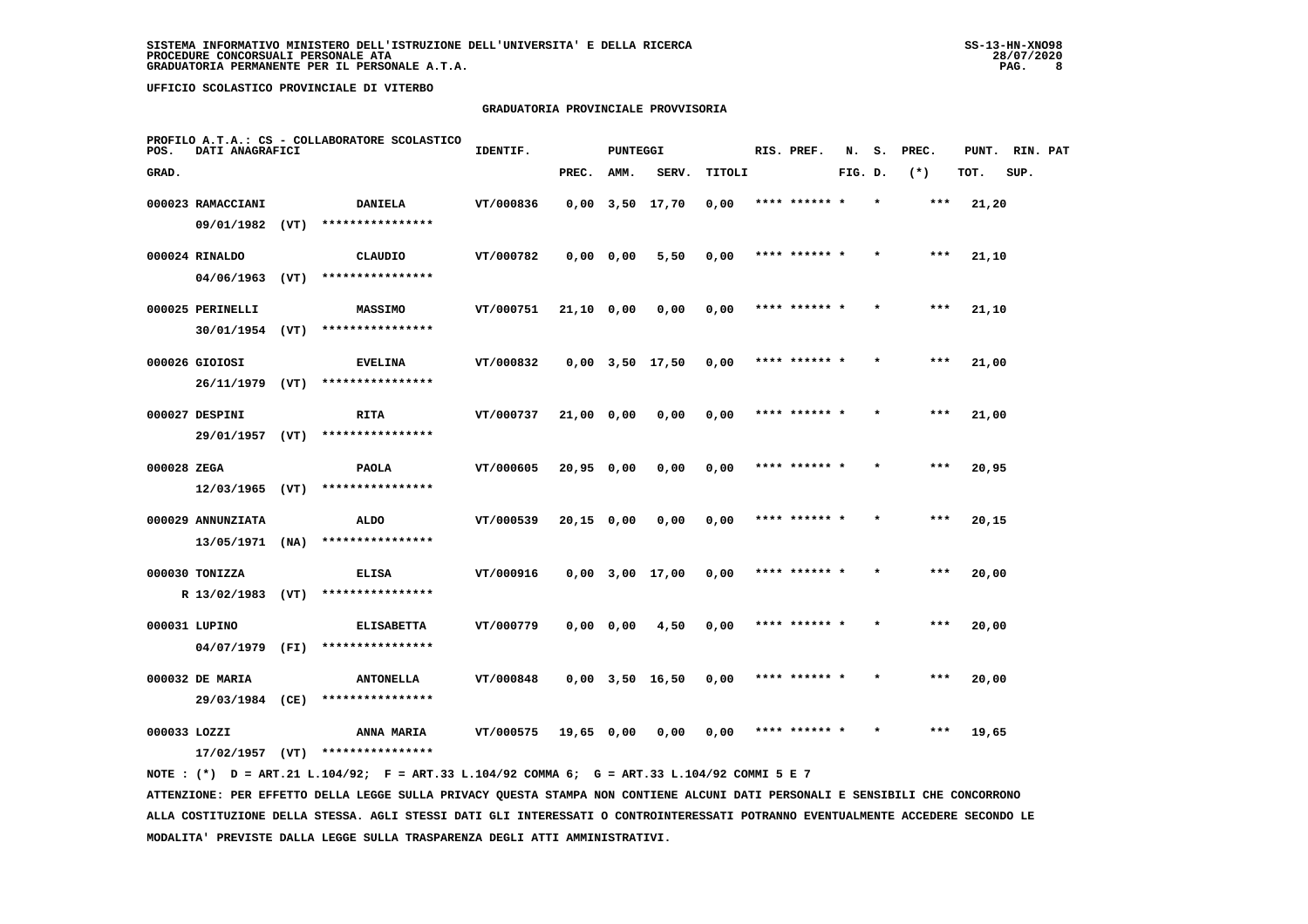# **GRADUATORIA PROVINCIALE PROVVISORIA**

| POS.  | DATI ANAGRAFICI   |      | PROFILO A.T.A.: CS - COLLABORATORE SCOLASTICO | IDENTIF.  |            | PUNTEGGI |                       |        | RIS. PREF.    | N.      | s.      | PREC. | PUNT. | RIN. PAT |  |
|-------|-------------------|------|-----------------------------------------------|-----------|------------|----------|-----------------------|--------|---------------|---------|---------|-------|-------|----------|--|
| GRAD. |                   |      |                                               |           | PREC.      | AMM.     | SERV.                 | TITOLI |               | FIG. D. |         | $(*)$ | TOT.  | SUP.     |  |
|       | 000034 RAGGI      |      | <b>ANNUNZIATA</b>                             | VT/000853 |            |          | $0,00$ $3,50$ $16,10$ | 0,00   | **** ****** * |         |         | $***$ | 19,60 |          |  |
|       | 15/04/1985 (VT)   |      | ****************                              |           |            |          |                       |        |               |         |         |       |       |          |  |
|       | 000035 MECOCCI    |      | <b>DIANA</b>                                  | VT/000827 |            |          | $0,00$ $3,50$ $16,00$ | 0,00   | **** ****** * |         |         | $***$ | 19,50 |          |  |
|       | 02/05/1985        | (RM) | ****************                              |           |            |          |                       |        |               |         |         |       |       |          |  |
|       | 000036 TESTALEPRE |      | <b>SARA</b>                                   | VT/000864 |            |          | $0,00$ $3,50$ $16,00$ | 0,00   | **** ****** * |         | $\star$ | ***   | 19,50 |          |  |
|       | 26/07/1989        | (VT) | ****************                              |           |            |          |                       |        |               |         |         |       |       |          |  |
|       | 000037 MENGARELLI |      | <b>PAOLA</b>                                  | VT/000585 | 19,50 0,00 |          | 0,00                  | 0,00   | **** ****** * |         |         | $***$ | 19,50 |          |  |
|       | 28/06/1955        | (VT) | ****************                              |           |            |          |                       |        |               |         |         |       |       |          |  |
|       | 000038 VIVACOUA   |      | <b>CALOGERA</b>                               | VT/000754 | 19,40 0,00 |          | 0,00                  | 0,00   | **** ****** * |         |         | ***   | 19,40 |          |  |
|       | 19/01/1973        | (CL) | ****************                              |           |            |          |                       |        |               |         |         |       |       |          |  |
|       | 000039 GRANIERI   |      | LEONORA                                       | VT/000489 | 19,05 0,00 |          | 0.00                  | 0,00   | **** ****** * |         | $\star$ | $***$ | 19,05 |          |  |
|       | 15/09/1956        | (CS) | ****************                              |           |            |          |                       |        |               |         |         |       |       |          |  |
|       | 000040 PATRIZI    |      | <b>FRANCESCA</b>                              | VT/000861 |            |          | $0,00$ $3,50$ $15,50$ | 0,00   |               |         |         | $***$ | 19,00 |          |  |
|       | 25/04/1983 (RM)   |      | ****************                              |           |            |          |                       |        |               |         |         |       |       |          |  |
|       | 000041 VIRGILI    |      | <b>MARCO</b>                                  | VT/000557 | 19,00 0,00 |          | 0,00                  | 0,00   | **** ****** * |         |         | $***$ | 19,00 |          |  |
|       | 25/04/1963        | (VT) | ****************                              |           |            |          |                       |        |               |         |         |       |       |          |  |
|       | 000042 BRUTI      |      | <b>FRANCESCA</b>                              | VT/000843 |            |          | $0,00$ $3,50$ $15,50$ | 0,00   | **** ****** * |         | $\star$ | ***   | 19,00 |          |  |
|       | 28/04/1981 (VT)   |      | ****************                              |           |            |          |                       |        |               |         |         |       |       |          |  |
|       | 000043 BORCHIO    |      | <b>MARIA</b>                                  | VT/000527 | 18,95 0,00 |          | 0,00                  | 0,00   | **** ****** * |         |         | $***$ | 18,95 |          |  |
|       | $02/04/1962$ (VT) |      | ****************                              |           |            |          |                       |        |               |         |         |       |       |          |  |
|       | 000044 DE PACE    |      | <b>ROSANGELA</b>                              | VT/000842 |            |          | $0,00$ $3,50$ $15,10$ | 0.00   | **** ****** * |         |         | ***   | 18,60 |          |  |
|       | 20/01/1985        | (VT) | ****************                              |           |            |          |                       |        |               |         |         |       |       |          |  |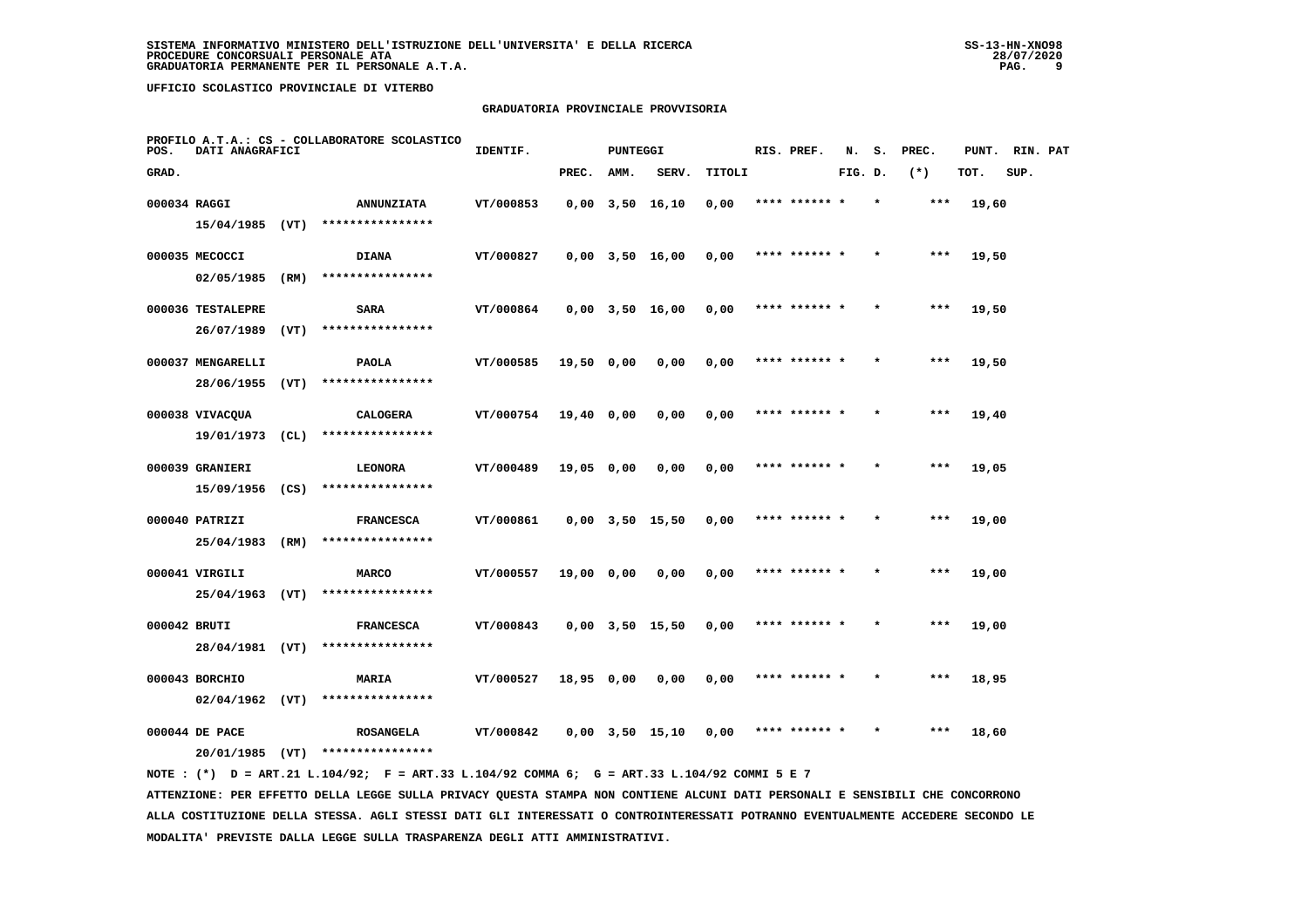# **GRADUATORIA PROVINCIALE PROVVISORIA**

| POS.        | DATI ANAGRAFICI   |      | PROFILO A.T.A.: CS - COLLABORATORE SCOLASTICO | IDENTIF.  |              | <b>PUNTEGGI</b> |                       |        | RIS. PREF.    | N.      | s.      | PREC. | PUNT. | RIN. PAT |  |
|-------------|-------------------|------|-----------------------------------------------|-----------|--------------|-----------------|-----------------------|--------|---------------|---------|---------|-------|-------|----------|--|
| GRAD.       |                   |      |                                               |           | PREC.        | AMM.            | SERV.                 | TITOLI |               | FIG. D. |         | $(*)$ | TOT.  | SUP.     |  |
|             | 000045 GALLIGANI  |      | <b>ELEONORA</b>                               | VT/000846 |              |                 | $0,00$ $3,50$ $15,00$ | 0,00   | **** ****** * |         | $\star$ | $***$ | 18,50 |          |  |
|             | 06/11/1975        | (RM) | ****************                              |           |              |                 |                       |        |               |         |         |       |       |          |  |
|             | 000046 SANTINI    |      | <b>ANGIOLETTA</b>                             | VT/000863 |              |                 | $0,00$ 2,00 16,50     | 0,00   | **** ****** * |         |         | $***$ | 18,50 |          |  |
|             | $12/04/1956$ (VT) |      | ****************                              |           |              |                 |                       |        |               |         |         |       |       |          |  |
|             | 000047 DONATI     |      | VIOLA                                         | VT/000837 |              |                 | $0,00$ $3,50$ $15,00$ | 0,00   | **** ****** * |         |         | $***$ | 18,50 |          |  |
|             | 01/05/1986        | (VT) | ****************                              |           |              |                 |                       |        |               |         |         |       |       |          |  |
|             | 000048 GIULIANI   |      | ILENIA                                        | VT/000608 | 18,10 0,00   |                 | 0,00                  | 0,00   | **** ****** * |         |         | $***$ | 18,10 |          |  |
|             | $12/01/1974$ (VT) |      | ****************                              |           |              |                 |                       |        |               |         |         |       |       |          |  |
|             | 000049 DI NICUOLO |      | <b>GIUSEPPE</b>                               | VT/000818 | 18,00 0,00   |                 | 0,00                  | 0,00   | **** ****** * |         |         | $***$ | 18,00 |          |  |
|             | R 13/03/1977 (SA) |      | ****************                              |           |              |                 |                       |        |               |         |         |       |       |          |  |
|             | 000050 ZAPPONI    |      | ILARIA                                        | VT/000780 |              | 0,0000,00       | 3,40                  | 0,00   |               |         |         | $***$ | 17,70 |          |  |
|             | 16/06/1989        | (VT) | ****************                              |           |              |                 |                       |        |               |         |         |       |       |          |  |
| 000051 LERI |                   |      | CLAUDIA                                       | VT/000491 | 17,70 0,00   |                 | 0,00                  | 0,00   | **** ****** * |         |         | ***   | 17,70 |          |  |
|             | 18/08/1964 (VT)   |      | ****************                              |           |              |                 |                       |        |               |         |         |       |       |          |  |
|             | 000052 PETRELLA   |      | SONIA                                         | VT/000752 | $17,20$ 0,00 |                 | 0,00                  | 0,00   | **** ****** * |         |         | ***   | 17,20 |          |  |
|             | 10/07/1979        | (CT) | ****************                              |           |              |                 |                       |        |               |         |         |       |       |          |  |
|             | 000053 BIAGINI    |      | <b>FELICE</b>                                 | VT/000850 |              |                 | $0,00$ 2,00 15,05     | 0,00   | **** ****** * |         |         | ***   | 17,05 |          |  |
|             | 17/07/1960        | (VT) | ****************                              |           |              |                 |                       |        |               |         |         |       |       |          |  |
|             | 000054 SCIORTINO  |      | WALTER                                        | VT/000901 |              |                 | $0,00$ $3,00$ $14,00$ | 0,00   | **** ****** * |         |         | $***$ | 17,00 |          |  |
|             | R 18/11/1980      | (RM) | ****************                              |           |              |                 |                       |        |               |         |         |       |       |          |  |
|             | 000055 FELICI     |      | TIZIANO                                       | VT/000822 |              |                 | $0.00$ $3.50$ $13.50$ | 0.00   | **** ****** * |         |         | ***   | 17,00 |          |  |
|             | 26/05/1988        | (VT) | ****************                              |           |              |                 |                       |        |               |         |         |       |       |          |  |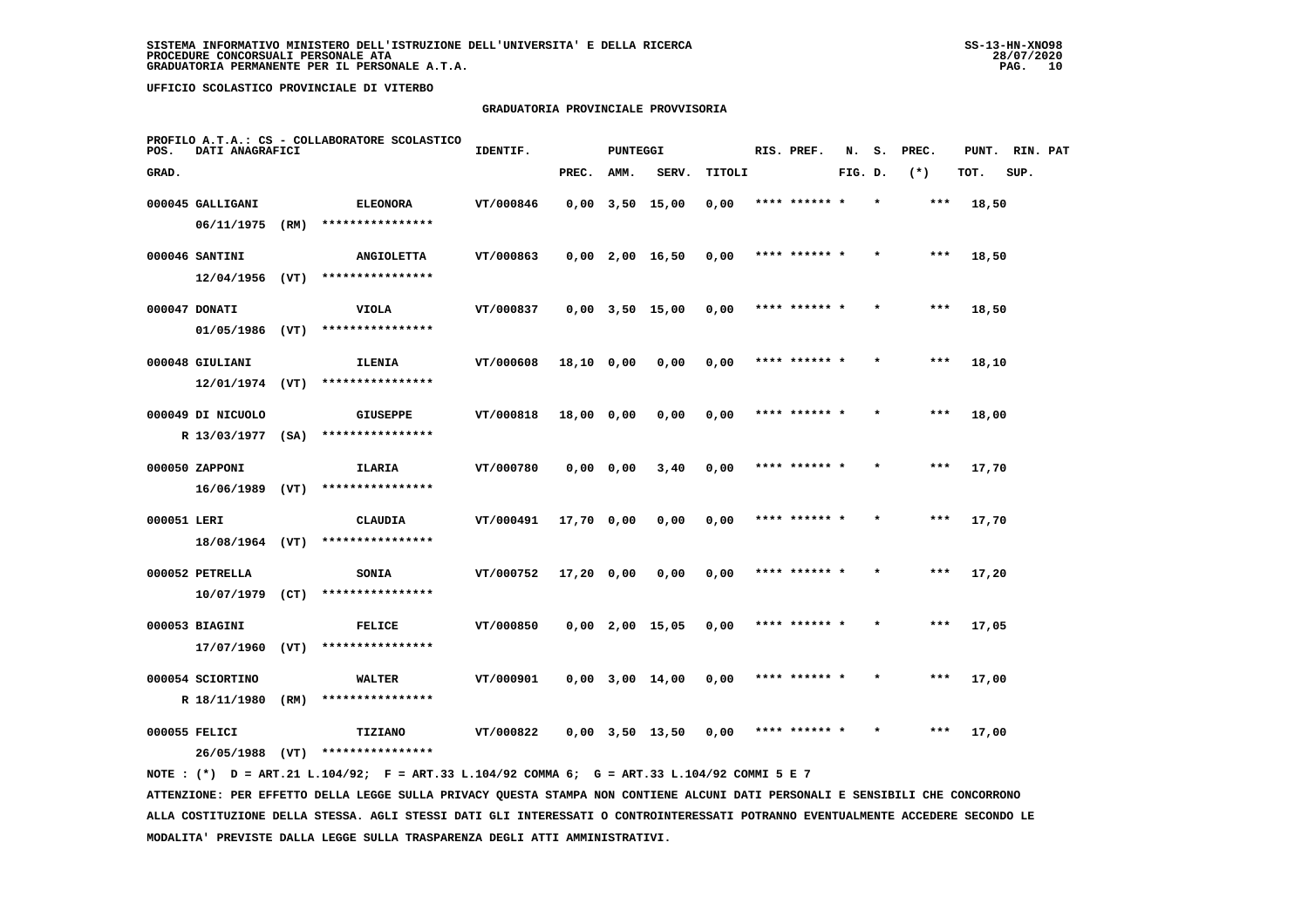# **GRADUATORIA PROVINCIALE PROVVISORIA**

| POS.         | DATI ANAGRAFICI                |      | PROFILO A.T.A.: CS - COLLABORATORE SCOLASTICO | IDENTIF.  |              | PUNTEGGI |                       |        | RIS. PREF.    | N.      | s.      | PREC. | PUNT. | RIN. PAT |  |
|--------------|--------------------------------|------|-----------------------------------------------|-----------|--------------|----------|-----------------------|--------|---------------|---------|---------|-------|-------|----------|--|
| GRAD.        |                                |      |                                               |           | PREC.        | AMM.     | SERV.                 | TITOLI |               | FIG. D. |         | $(*)$ | TOT.  | SUP.     |  |
|              | 000056 ARIELLI                 |      | <b>ALESSIA</b>                                | VT/000833 |              |          | $0,00$ $3,50$ $13,35$ | 0,00   | **** ****** * |         |         | $***$ | 16,85 |          |  |
|              | 02/08/1971 (RM)                |      | ****************                              |           |              |          |                       |        |               |         |         |       |       |          |  |
|              | 000057 FRATINI                 |      | <b>FRANCO</b>                                 | VT/000857 |              |          | $0,00$ 2,00 14,50     | 0,00   | **** ****** * |         |         | $***$ | 16,50 |          |  |
|              | 09/06/1965                     | (VT) | ****************                              |           |              |          |                       |        |               |         |         |       |       |          |  |
| 000058 TOPPI |                                |      | GABRIELLA                                     | VT/000898 |              |          | $0,00$ 2,00 14,15     | 0,00   | **** ****** * |         | $\star$ | ***   | 16,15 |          |  |
|              | 30/09/1956                     | (RM) | ****************                              |           |              |          |                       |        |               |         |         |       |       |          |  |
|              | 000059 D'ANNA                  |      | <b>CATERINA</b>                               | VT/000859 |              |          | $0,00$ $3,50$ $12,60$ | 0,00   | **** ****** * |         |         | $***$ | 16,10 |          |  |
|              | 11/03/1980                     | (AV) | ****************                              |           |              |          |                       |        |               |         |         |       |       |          |  |
|              | 000060 GARGIULO                |      | <b>SALVATORE</b>                              | VT/000816 | 15,78 0,00   |          | 0,00                  | 0,00   | **** ****** * |         |         | $***$ | 15,78 |          |  |
|              | 08/06/1976                     | (NA) | ****************                              |           |              |          |                       |        |               |         |         |       |       |          |  |
|              | 000061 CRISTOFARI              |      | ANNA RITA                                     | VT/000865 |              |          | $0.00$ $3.50$ $12.00$ | 0,00   | **** ****** * |         | $\star$ | ***   | 15,50 |          |  |
|              | 14/02/1965                     | (VT) | ****************                              |           |              |          |                       |        |               |         |         |       |       |          |  |
|              | 000062 CORINTI                 |      | <b>ELISABETTA</b><br>****************         | VT/000852 |              |          | $0,00$ 2,50 12,00     | 0,00   |               |         |         | $***$ | 14,50 |          |  |
|              | $11/04/1969$ (VT)              |      |                                               |           |              |          |                       |        |               |         |         |       |       |          |  |
|              | 000063 VISCOLO<br>26/07/1981   | (NA) | <b>ANTONIO</b><br>****************            | VT/000558 | $13,30$ 0,00 |          | 0,00                  | 0,00   | **** ****** * |         |         | $***$ | 13,30 |          |  |
|              |                                |      |                                               |           |              |          |                       |        |               |         |         |       |       |          |  |
|              | 000064 PIETRETTI<br>24/01/1965 | (VT) | FIORELLA<br>****************                  | VT/000610 | $13,05$ 0,00 |          | 0,00                  | 0,00   | **** ****** * |         | $\star$ | ***   | 13,05 |          |  |
|              |                                |      |                                               |           |              |          |                       |        |               |         |         |       |       |          |  |
| 000065 PESCI | $04/08/1973$ (VT)              |      | <b>MARCO</b><br>****************              | VT/000840 | $0,00$ 3,50  |          | 6,90                  | 0,00   |               |         |         | $***$ | 10,40 |          |  |
|              |                                |      |                                               |           |              |          |                       |        |               |         |         | ***   |       |          |  |
| 000066 BRUNO | 08/06/1973                     | (NA) | <b>RAFFAELE</b><br>****************           | VT/000543 | $8,45$ 0,00  |          | 0,00                  | 0,00   | **** ****** * |         |         |       | 8,45  |          |  |
|              |                                |      |                                               |           |              |          |                       |        |               |         |         |       |       |          |  |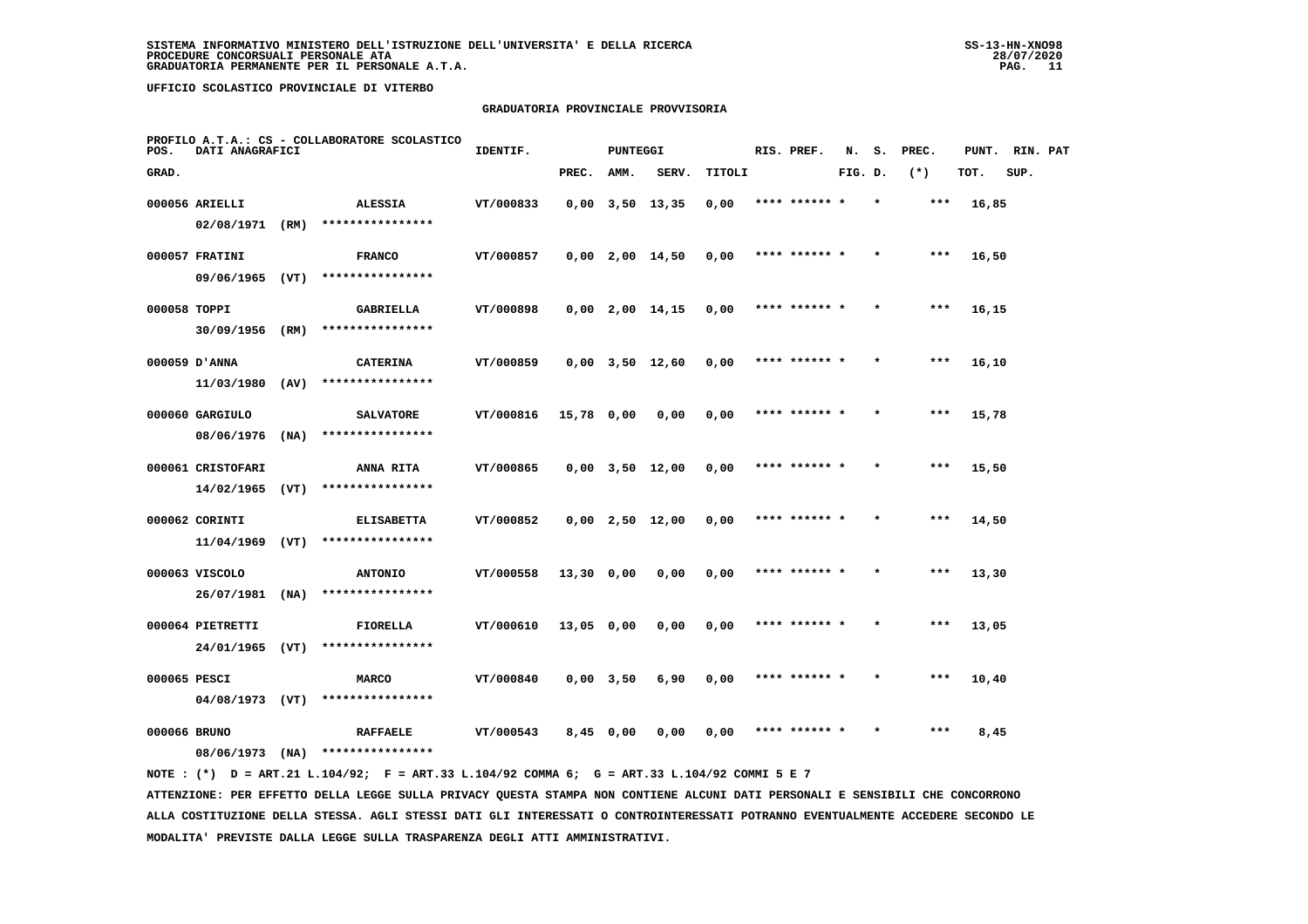# **GRADUATORIA PROVINCIALE PROVVISORIA**

| PROFILO A.T.A.: CS - COLLABORATORE SCOLASTICO<br>POS.<br>DATI ANAGRAFICI                    | IDENTIF.  |       | PUNTEGGI  |       |        | RIS. PREF.    |         | N. S. PREC. | PUNT. | RIN. PAT |
|---------------------------------------------------------------------------------------------|-----------|-------|-----------|-------|--------|---------------|---------|-------------|-------|----------|
| GRAD.                                                                                       |           | PREC. | AMM.      | SERV. | TITOLI |               | FIG. D. | $(* )$      | TOT.  | SUP.     |
| 000067 PALMEGIANI<br><b>ANGELO</b>                                                          | VT/000892 |       | 0,00 0,00 | 0,00  | 0.00   | **** ****** * |         | ***         | 2,50  |          |
| ****************<br>07/08/1972<br>(RM)                                                      |           |       |           |       |        |               |         |             |       |          |
| NOTE: (*) D = ART.21 L.104/92; F = ART.33 L.104/92 COMMA 6; G = ART.33 L.104/92 COMMI 5 E 7 |           |       |           |       |        |               |         |             |       |          |

 **ATTENZIONE: PER EFFETTO DELLA LEGGE SULLA PRIVACY QUESTA STAMPA NON CONTIENE ALCUNI DATI PERSONALI E SENSIBILI CHE CONCORRONO**

 **ALLA COSTITUZIONE DELLA STESSA. AGLI STESSI DATI GLI INTERESSATI O CONTROINTERESSATI POTRANNO EVENTUALMENTE ACCEDERE SECONDO LE MODALITA' PREVISTE DALLA LEGGE SULLA TRASPARENZA DEGLI ATTI AMMINISTRATIVI.**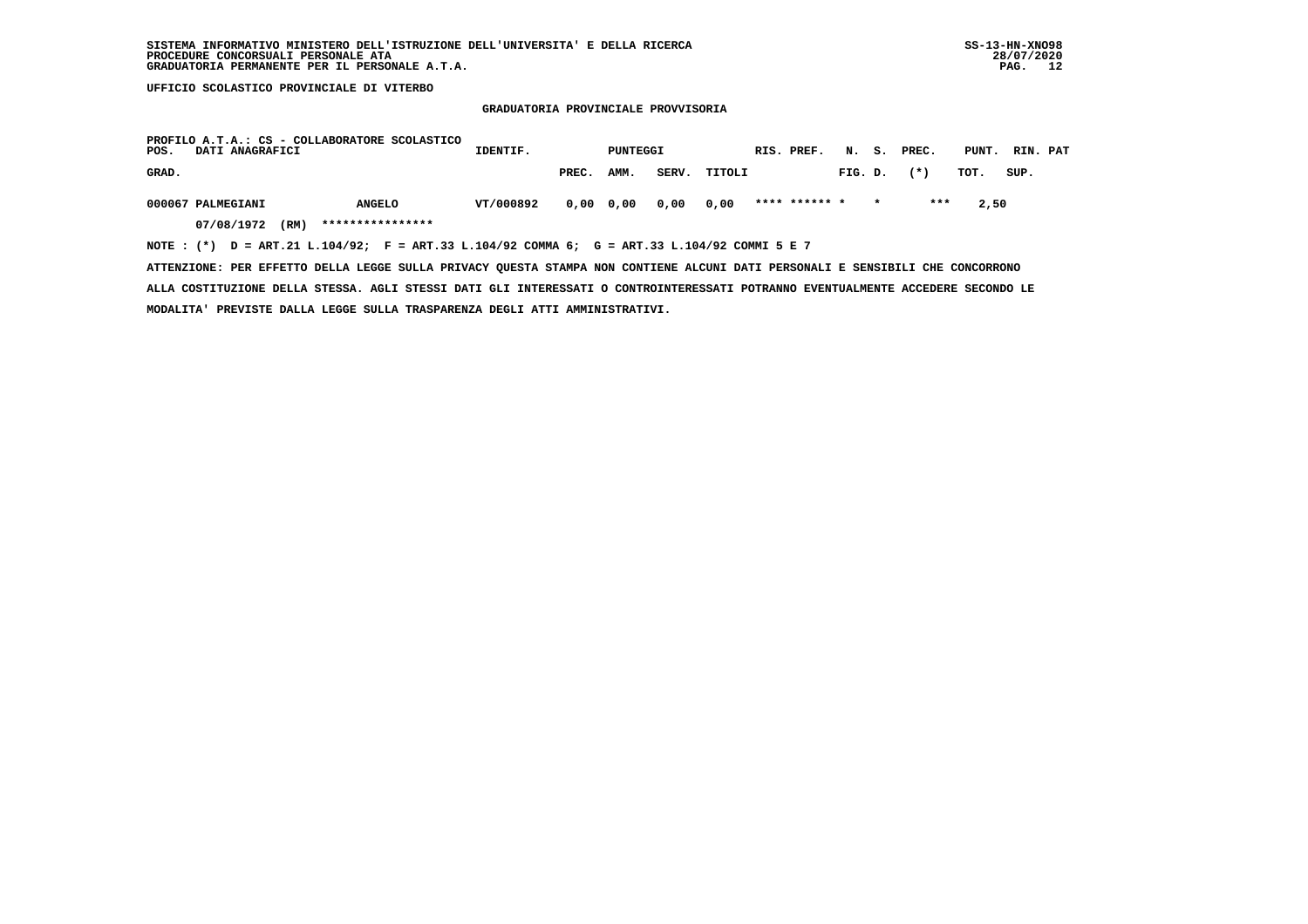# **GRADUATORIA PROVINCIALE PROVVISORIA**

 **PROFILO A.T.A.: GA - GUARDAROBIERE**

 **NON CI SONO ASPIRANTI DA STAMPARE**